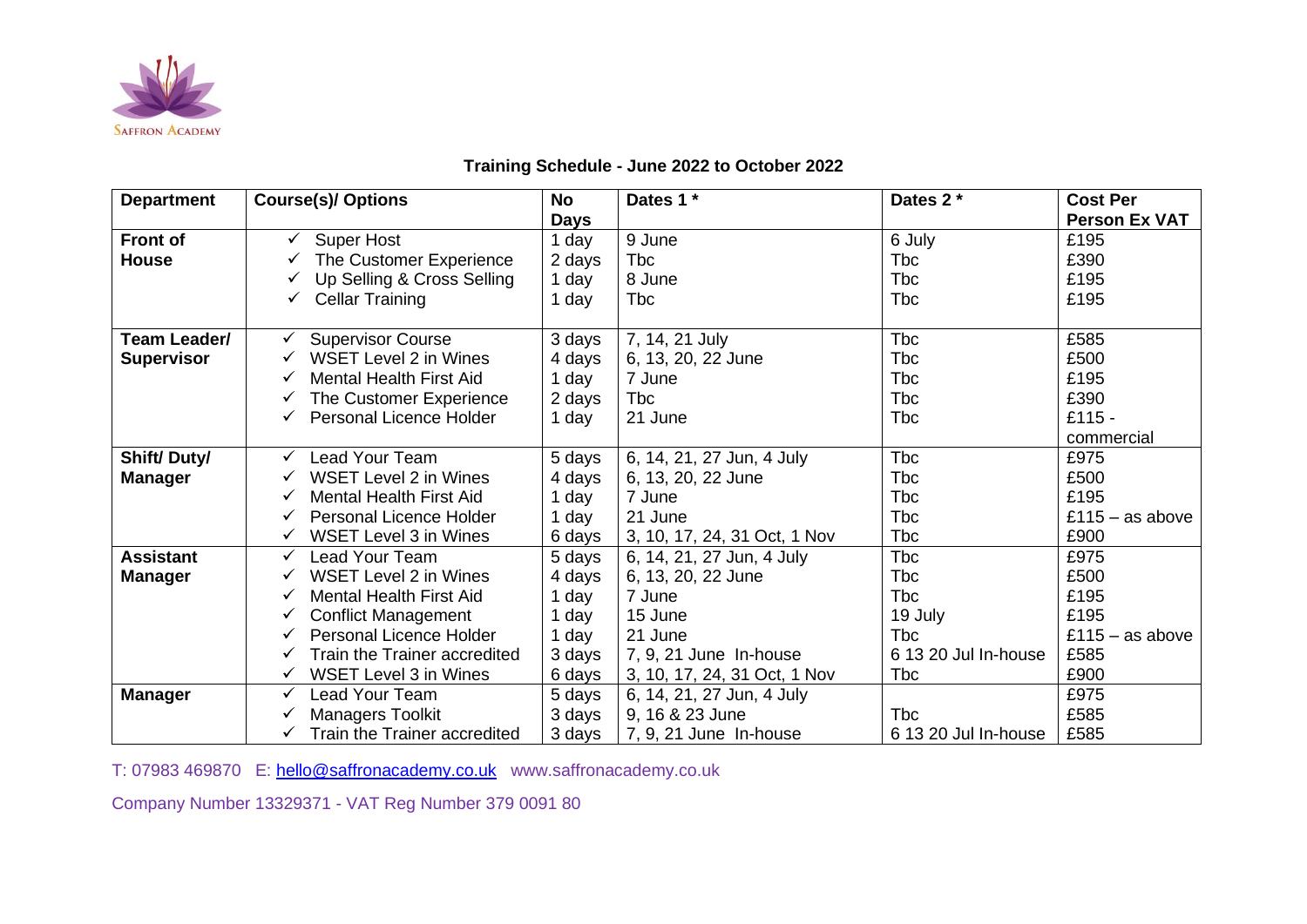

| <b>Department</b>  | <b>Course(s)/ Options</b>                    | <b>No</b>   | Dates 1 *                 | Dates 2 *            | <b>Cost Per</b>      |
|--------------------|----------------------------------------------|-------------|---------------------------|----------------------|----------------------|
|                    |                                              | <b>Days</b> |                           |                      | <b>Person Ex VAT</b> |
| <b>Commis Chef</b> | Level 2 Food Allergens                       | 1 day       | <b>Tbc</b>                | <b>T</b> bc          | £195                 |
|                    | Level 2 Food Safety in                       | 1 day       | <b>T</b> bc               | <b>T</b> bc          | $£115 -$             |
|                    | Catering                                     |             |                           |                      | commercial           |
|                    |                                              |             |                           |                      |                      |
| <b>Second Chef</b> | Level 3 Food Safety in<br>$\checkmark$       | 3 days      | 15, 22 & 29 June          | <b>T</b> bc          | £585                 |
|                    | Catering                                     |             |                           |                      |                      |
|                    | <b>Supervisors Course</b>                    | 3 days      | 7, 14 & 21 July           | <b>T</b> bc          | £585                 |
|                    | <b>Mental Health First Aid</b>               | 1 day       | 7 June                    | <b>T</b> bc          | £195                 |
|                    | <b>Conflict Management</b><br>$\checkmark$   | 1 day       | 15 June                   | 19 July              | £195                 |
|                    |                                              |             |                           |                      |                      |
| <b>Head Chef</b>   | Level 3 Food Safety in<br>$\checkmark$       | 3 days      | 15, 22 & 29 June          | <b>T</b> bc          | £585                 |
|                    | Catering                                     |             |                           |                      |                      |
|                    | Lead Your Team                               | 5 days      | 6, 14, 21, 27 Jun, 4 July | <b>T</b> bc          | £975                 |
|                    | Train the Trainer accredited                 | 3 days      | 7, 9, 21 June In-house    | 6 13 20 Jul In-house | £585                 |
|                    |                                              |             |                           |                      |                      |
| <b>Executive</b>   | <b>Lead Your Team</b><br>✓                   | 5 days      | 6, 14, 21, 27 Jun, 4 July | <b>T</b> bc          | £975                 |
| <b>Chef</b>        | <b>Managers Toolkit</b>                      | 3 days      | 9, 16 & 23 June           | <b>T</b> bc          | £585                 |
|                    | Level 3 Food Safety in                       | 3 days      | 15, 22, 29 June           | <b>T</b> bc          | £585                 |
|                    | Catering                                     |             |                           |                      |                      |
|                    | Personal Licence Holder                      | 1 day       | 21 June                   | <b>T</b> bc          | £115 as above        |
|                    | Train the Trainer accredited<br>$\checkmark$ | 3 days      | 7, 9, 21 June In-house    | 6 13 20 Jul In-house | £585                 |
|                    |                                              |             |                           |                      |                      |
| Housekeeping       | Housekeeping Package<br>$\checkmark$         | 2 days      | <b>T</b> bc               | <b>T</b> bc          | £390                 |
|                    | <b>Conflict Management</b><br>✓              | 1 day       | 15 June                   | 19 July              | £195                 |
|                    | <b>Mental Health First Aid</b>               | 1 day       | 7 June                    | <b>T</b> bc          | £195                 |
|                    | <b>Super Host</b>                            | 1 day       | 9 June                    | 6 July               | £195                 |
|                    | Safe Cleaning                                | 1 day       | 20 July                   | <b>T</b> bc          | £195                 |

T: 07983 469870 E: [hello@saffronacademy.co.uk](mailto:hello@saffronacademy.co.uk) www.saffronacademy.co.uk

Company Number 13329371 - VAT Reg Number 379 0091 80